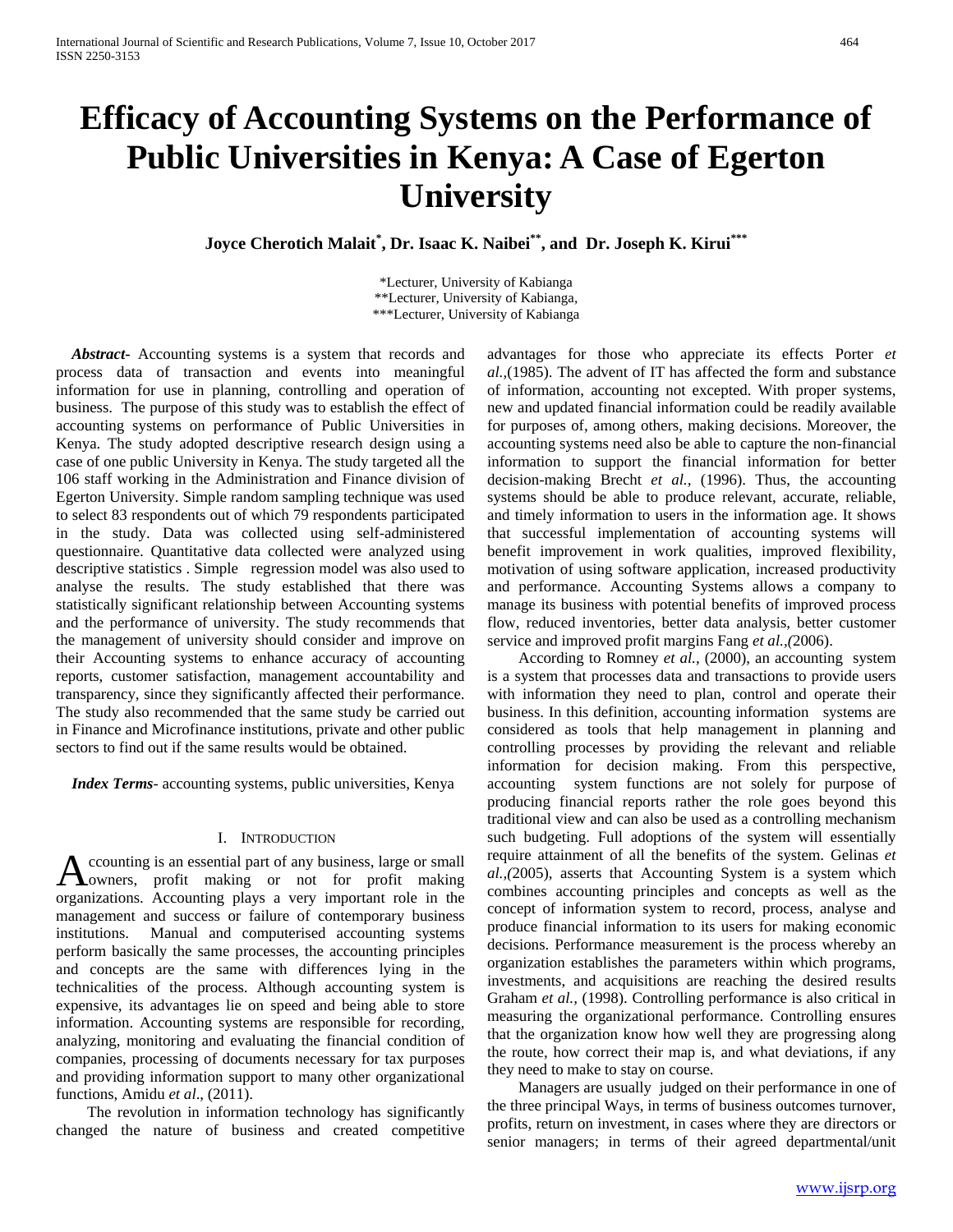objectives, as agreed under some system of management by objectives an approach especially favoured for middle management levels, in terms of how they have performed generally in carrying out their responsibilities, as stated or implied in their job descriptions, and where performance is assessed as much on the individual manager's input into the job as on any outcomes he or she has achieved Cole, (2005). The chief goal of a business is to achieve financial or maximization of wealth for the Shareholders Becker *et al.,* (1996). These include measures that impact on effectiveness, efficiency, development, satisfaction, innovation, product quality, profitability and sales growth. According to Schuler (1992), drawing on behavioural psychology perspective, organizational performance can be observed in terms of its sales growth, profit growth, improved quality, global response to competition, and global business performance and success.

 In all forms of business units, accounting information are of crucial importance. In fact, they are the basis to any business success. Moreover, economic conditions and competition create pressure about costs of information. Generally, maintenance of sound Accounting records is a major factor that contributes proper decision making process since it is the root through which relevant informational requirements is derived and aid individuals in performing their jobs. Consequently, public and private sector firms in both developing and developed economies view Accounting System as a vehicle to ensure effective and efficient information flow in the recording, processing, and analysis of financial data. Effective and efficient information flow enhances managerial decision-making, thereby increasing the firm's ability to achieve corporate and business strategy objectives Manson *et al.,* (2001).

 The Public Universities in Kenya has for the last decade seen various expansions with establishments of new universities, expansion of academic programmes, expansion of learning centres and increased competition. The public universities have continued to incorporate information technology in their operations to remain competitive and visible in their web presence. Currently, public universities management are put on performance contracting by the Government and the attainment of these performance contracts are cascaded downwards to various university units. Several studies have been conducted on accounting systems , Nzomo .(2013) In the Study "Impact of Accounting Information System on Organisational Effectiveness of Automobile Companies in Kenya", Management in the automobile organizations in Kenya relies heavily on information generated from the AIS employed by the company. Quality reports are very key to arrive at an ideal investment. Investment in good and reliable accounting systems has become a major concern for all managers as it leads to better management and analysis of firm's performance.

 The findings of the study indicated that Accounting Information Systems are an important mechanism for organizations' effective management, decision-making and controlling activities. The study concluded that AIS are critical to the production of quality accounting information on a timely basis and the communication of that information to the decision makers. For instance, Study done by Otieno et al., (2013), found that only 36% of the institutions reported that they had a regular program or equivalent in place while another 24% were in the process of implementation of the computerised system. More than 40% of the participating institutions lacked computerized audit implementation plan.

 Ismail *et al.,(*2007), also found out that the information systems of accounting work smoothly as they connect information from the top and bottom that help workers in companies to achieve their goals, in addition using these systems will enable companies to give accurate information to the relevant government agencies. Moreover, no research has been carried out on the Effects of accounting systems on performance of public universities in Kenya.

 Therefore this study will be useful in addressing the gaps left in the previous studies elsewhere and extent it more specifically to Public Universities in Kenya at large . The overall objective of the study was to establish the effect of accounting systems on performance of Public Universities in Kenya.

Study conducted by Otieno *et al.,* (2013),On the Effect of Computerised Accounting Systems on Audit Risk Management in Public Enterprises, Established that only 36% of the institutions reported that they had a regular Program or equivalent in place while another 24% were in the process of Implementation of the computerised system. More than 40% of the participating Institutions lacked computerized audit implementation plan.

 Ismail *et al.,(*2007) Studied the factor influencing the alignment of accounting information system in small and medium sized Malaysian manufacturing firms. The study aimed to identify the factors that affect the use of accounting information systems in factories, small and medium-sized Malaysian manufacturing firms. The study also found out that the information systems of accounting work smoothly as they connect information from the top and bottom that help workers in companies to achieve their goals, in addition using these systems will enable companies to give accurate information to the relevant government agencies.

 Nzomo (2013), In the Study entitled "Impact of Accounting Information System on Organisational Effectiveness of Automobile Companies in Kenya, It was found that,the Management in the automobile organizations in Kenya relies heavily on information generated from the AIS employed by the company. Quality reports are very key to arrive at an ideal investment. Traditional way of recording, summarizing and reporting company financial reports led to less optimal decisions. Investment in good and reliable accounting systems has become a major concern for all managers as it leads to better management and analysis of firm's performance. This has led the researcher to investigate on the application and use of accounting systems by automakers and thus, its impact on the organizational effectiveness.

 The findings of the study indicated that Accounting Information Systems are an important mechanism for organizations' effective management, decision-making and controlling activities. The results are consistent with empirical reviews which indicated that there exist a relationship between AIS and organizational performance. AIS are an effective decision-making tool for controlling and coordinating the activities of an organization. The study concluded that AIS are critical to the production of quality accounting information on a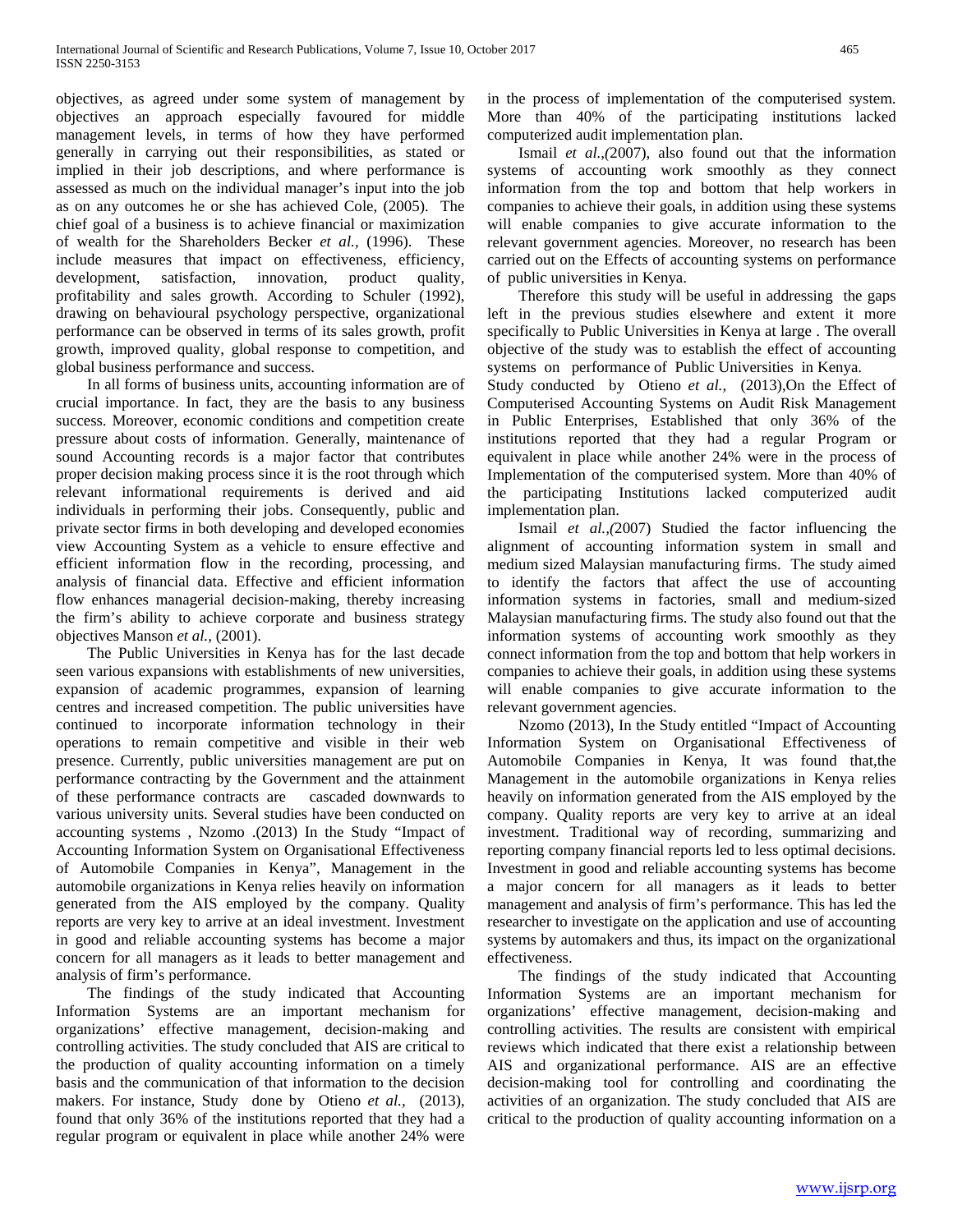timely basis and the communication of that information to the decision makers.

 Hunton (2002) study investigated the relationship between automated accounting information system and organizational effectiveness; showed that there was strong relationship between accounting information system and organizational effectiveness, which means access to accounting information, will lead to organizational effectiveness. Several recent studies on value of accounting information for equity valuation, share price and earnings prediction have queried current financial reporting model in the developed world. The same issue can be raised in Kenya about the value relevance of accounting numbers to investors. This assists the researcher to determine whether the result agrees or digresses from the previous studies.

 Christopher *et.al* (2014) , studied the Adoption of Computerized Accounting Systems by Coffee Societies in Kenya. This study sought to analyze the effect of the hindrances affecting the adoption of computerized accounting system by coffee societies in Nyeri County. The findings of the study indicate that: Coffee societies have not fully adopted computerized accounting systems; Cost, human resource proficiency and availability of related infrastructures are the most important hindrances affecting adoption of computerized accounting system; and users' perception on the computerized accounting systems is insignificant in respect to adoption of computerized accounting systems but further studies may be commissioned to confirm or disapprove our findings.

 According to Samuel (1991), financial reports are outputs of an accounting system and they are prepared at the end of the year, hence the name final accounts. According to Horne (1998), the financial reports should include a narrative description of the organizations activities and audited financial statements. He argues that these enable the stakeholders to see the organization's performance and the overall financial situation of the organization. Samuel (1991), states that managers and accountants are usually required to defend the results shown in the financial reports as part of the accountability process. According to Indira (2008), timeliness is an important characteristic of quality financial information. To benefit users, financial information must be presented at the right time otherwise it loses relevance. Relevance is also a characteristic of quality of financial reports. Frankwood indicates that financial information is relevant if it is capable of making a difference in decisions made by helping users to form predictions about the outcomes of the past, present and future events either to confirm or correct prior expectations. Comparability is another characteristic, Frankwood (1999) also stresses that users must be able to compare the financial statements of the enterprise over time in order to identify trends in its financial position and performance. According to Pallai (2007) Understand ability as a quality of financial reporting that enables users to perceive the significance of financial information. He argues that users are assumed to have reasonable knowledge of business and willingness to study and understand the information.

### II. RESEARCH METHODOLOGY

 The study was carried out in the main campus Egerton University in Nakuru county Kenya, and it was limited to the topic effects of accounting systems on performance of Public Universities in Kenya.

 The research study used Descriptive research design. Kothari, (2004), descriptive studies are those studies which are concerned with describing the characteristics of particular individual or of a group. Descriptive research designs are used in preliminary and explanatory studies to allow researcher to gather information, summarize, present and interpret for the purpose of clarification. The strategy is popular both in business and management research since it answers the questions of who, what, where and how much in the study Saunders, Lewis, & Thornhill, (2009). The justification for using this design is that it explored the existing Status of two or more variables at a given time. Therefore descriptive research design is thus suitable in studying the effects of accounting systems on performance of Public universities in Kenya.

 Target population is defined as a set of individuals, cases/objects with some common observable characteristics of a particular nature distinct from other population. The target population of the study is 106 employees of Egerton university main campus, within Accounting and Finance, Audit, I.C.T and Procurement departments.

| <b>Departments</b>   | <b>Population (Frequency)</b> | Percentage% |  |
|----------------------|-------------------------------|-------------|--|
| Finance and Accounts | 55                            | 51.8        |  |
| Finance              |                               | 2.8         |  |
| Internal Audit       |                               | 3.7         |  |
| LC.T                 | 27                            | 25.4        |  |
| Procurement          | 17                            | 16          |  |
| Total                | 106                           | 100         |  |

**Table 1 Target population**

### **Source: Research data, (2017)**

 Sampling is the process of selecting a sub-set of cases in order to draw conclusions about the entire sets. According to Cohen,(2003), determinants such as expense, time and accessibility frequently prevent researchers from gaining information from the entire population ,therefore there is need to obtain a smaller group of subset of the total population in such a way that is representative of the total population under study.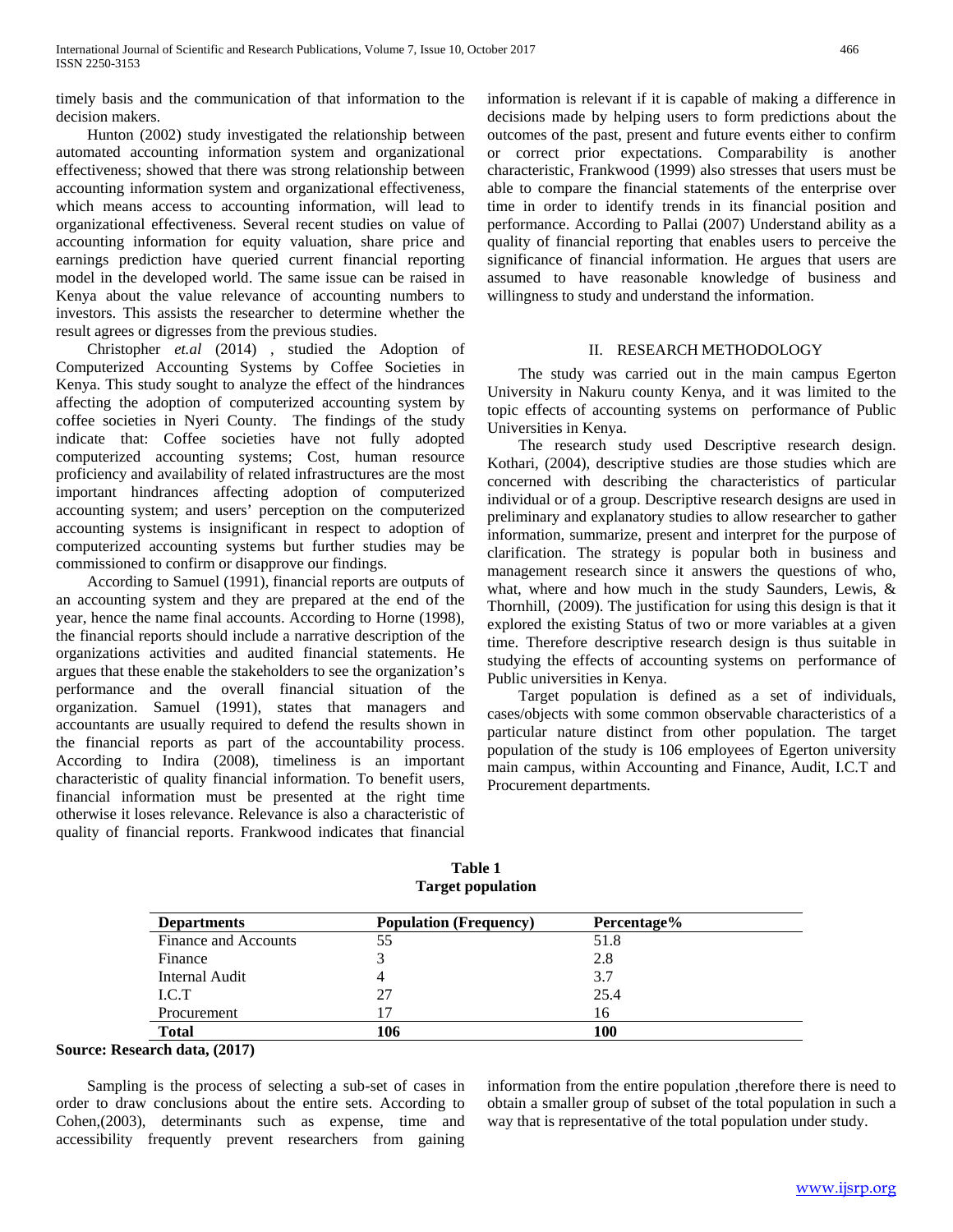The sample size for this study was determined using Krejcie's (1970) formula:

$$
n = (\chi^2 Npq) / (d^2 (N-1) + \chi^2 pq)
$$
  
Where:

 $n =$  desired sample size

 $N =$  target population

 $p =$  population proportion (take 0.5)

 $d =$  degree of accuracy by the amount of error that can be tolerated in fluctuation a size about the population and corresponds to the significance level with a standard error of the proportion at the corresponding confidence level (0.05).  $\chi^2$  = the table chi-square value for one degree of freedom relative to the desired level of confidence (( $\chi^2$  = 3.841 at confidence level). This yielded a sample size of 83 was proportionately distributed across the various departments as shown below in Table 2.

| Table 2                                                      |
|--------------------------------------------------------------|
| Distribution of Sampled Respondents according to Departments |

| <b>Departments</b>   | <b>Population</b><br>(Frequency) |      |
|----------------------|----------------------------------|------|
| Finance and Accounts | 43                               | 51.8 |
| Finance              |                                  | 2.8  |
| Internal Audit       |                                  | 3.7  |
| LC.T                 | 21                               | 25.4 |
| Procurement          | 13                               | 16   |
| Total                |                                  | 100  |

*Source: Research data, (2017)*

 In picking the 83 respondents that constitute the sample size, simple random sampling technique were used .This is appropriate since population of interest is subdivided into homogenous groups or strata to obtain a representative sample.

 Research instruments are techniques of data collection such as a quantitative standardised instrument Creswell, (2003), Van Manen(1990). The study collects primary and data for the purpose of analysing the relationship between accounting systems and performance of public universities in Kenya. Primary data was collected using a questionnaire. The past studies were referred in literature review ,theories and variables of the study.The researcher used questionnaire as the main tool for collecting data from all the categories of respondents. The selection of these tools has been guided by the nature of data to be collected, the time available as well as by the objectives and hypotheses of the study .The researcher is mainly concerned with the views, opinions, perceptions, feelings and attitudes .Such kind of information can be best collected through the use of questionnaires (Cohen *et,al*, 2000).The questionnaire to be designed in this study comprised of two sections. The first part is designed to determine the fundamental issues including the demographic characteristics of the respondents, while the second part consist questions where the variables were focused.

 Validity of the instrument according to Mugenda, (1999) refers to how accurately the tool measures what it is designed to measure. Essentially, validity is concerned with establishing whether the questionnaire content is measuring what it is supposed to measure. Validity is the degree to which the empirical measure or several measures of the concepts, accurately measure the concept. Content validity is a nonstatistical method used to validate the content employed in the questionnaire; the variables selected for this study were obtained from previous studies and tested for relevance.

 Reliability is the degree to which an assessment tool produces stable and consistent results Phelan *et.al*,(2006). Test were used to establish the reliability of the research instruments. The responses were compared using Cronbachs alpha reliability

coefficient which normally ranges between 0 and 1 .From the study , a correlation coefficient of more than 0.6 indicated a high reliability of the research instruments.

 Data collection involves a self administered questionnaire. The researcher drops the questionnaires and then leaves the questionnaires with the respondents and picks them later. Each questionnaire is coded and only the researcher knows which person responded. The coding technique is only used for the purpose of matching returned completed questionnaires with those delivered to the respondents.

 The data collected was then coded, edited and analyzed using Descriptive statistics. Descriptive techniques usually employ factual information about a situation to provide an understanding of performance levels. Wilson, (2006), Descriptive statistics is statistical devices that help summarize data. The measures of the independent variables, using the rating /Likert scales were converted to mean values and then to percentage to permit application of Simple regression model.

 A Simple regression model was used for the analyses of data. The effect of accounting systems on performance of public universities in Kenya was determined by the equation below:

 $Y_i = \alpha + \beta 1X1 + \varepsilon$ Where:  $Y_i = Y_1, Y_2, Y_3.$ α= Constant (Perfomance of the University not attributable to Accounting Systems) X1=Accounting Systems ε= Is Error term Specific Equations 1.  $Y_1 = \alpha + \beta 1X1 + \varepsilon$  Where Y<sub>1</sub>=Accuracy of Accounting Reports α= Constant X1=Is Accounting Systems ε= Is Error term

2.  $Y_2 = \alpha + \beta 2X1 + \varepsilon$  Where Y<sub>2</sub>=Customer Satisfaction.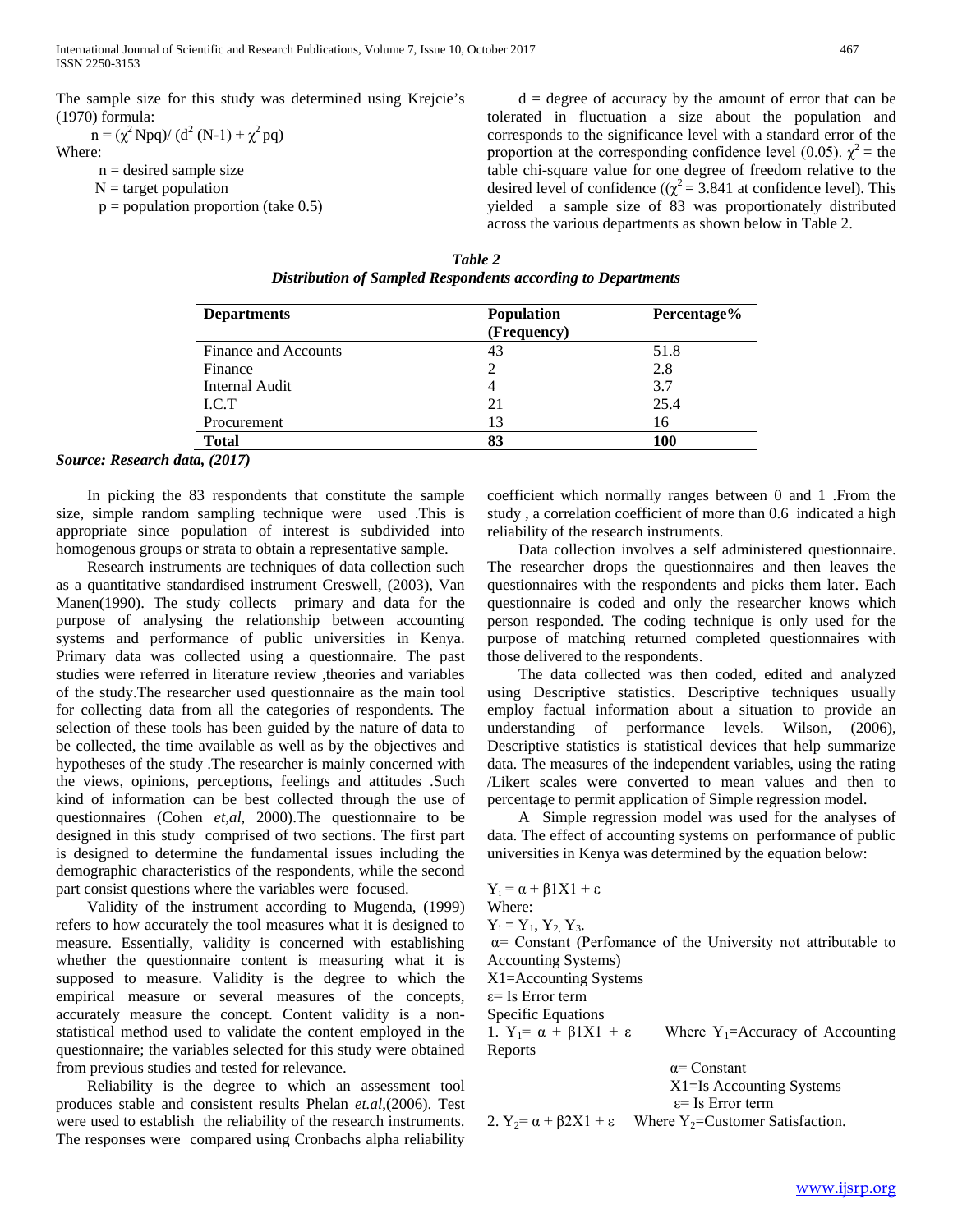| 3. $Y_3 = \alpha + \beta 3X1 + \epsilon$ | Where $Y_3$ =Management Accountability |
|------------------------------------------|----------------------------------------|
| and Transparency.                        |                                        |

Organization Performance=  $\alpha + \beta X$  (Accounting Systems) +ε

#### III. FINDINGD AND DISCUSSIONS

 The study targeted 83 respondents in collecting data with regard to the effect of accounting systems on performance of public universities in Kenya. From the study 79 out of the 83 sampled respondents filled –in and returned the questionnaires making a response rate of 95.1%.This is a reliable response rate for data analysis as Barbbie (2012) posted that any response of 50% and above is adequate for analysis.

 The study sought to focus on gender distribution within Egerton University in which the responded work. This observation of the distribution of respondents according to gender and the role played in the use of accounting systems. To analyse this, the respondents were asked to state the gender within the University. Findings revealed that majority (53.2%) of the respondents were male, while 46.8 % of the respondents were female. This shows that majority of the staff who works in the University are male and female are few in number.

 Concerning the age brackets of the respondents within the study revealed that the majority of the respondents were below the age of 35years. The details of the age brackets of the responndents is presented in Table 3

**Table 3 Age bracket of the Respondents**

*Table 4 Respondents Education level*

|                                                              | <b>Frequency</b> | <b>Percentage</b><br>$(\%)$ | <b>Cumulative</b><br>percent $(\% )$ |
|--------------------------------------------------------------|------------------|-----------------------------|--------------------------------------|
| Diploma                                                      |                  | 5.1                         | 5.1                                  |
| $1st$ Degree                                                 | 61               | 77.2                        | 82.3                                 |
| <b>Masters Degree</b>                                        | 13               | 16.5                        | 98.8                                 |
| Doctorate                                                    |                  | 1.2                         | 100                                  |
| <b>Total</b>                                                 | 79               | 100                         |                                      |
| $C_{2}$ $\cdots$ $D_{3}$ $\cdots$ $L_{n}$ $L_{n}$ $(201\pi)$ |                  |                             |                                      |

**Source: Research data ( 2017)**

 According to Table 4, majority of the respondents (77.2%) had  $1<sup>st</sup>$  Degree,(16.5%) of the respondents had Masters Degree ,(5.1%) of the respondents had a Diploma and (1.2%) of the respondents had a Doctorate Degree. This indicates therefore that most of the respondents were educated hence well informed of the effects of Accounting Systems on performance of the University.

 Regarding the number of years the respondents had served in the University as indicated in Table 4.5 below ,(46%) of the respondents had served the university for 6-10 years ,(38%) of the respondents had served the University for 11-20 years,(13%) of the respondents had served the university for below five years and (3% ) of the respondents had served the university for 21 years and above.

**Table 5 Number of years the Respondents had served in the University**

| Age                | <b>Frequency</b> | <b>Percentage</b> | <b>Cumulative</b> |                              |                  |                          |                                      |
|--------------------|------------------|-------------------|-------------------|------------------------------|------------------|--------------------------|--------------------------------------|
|                    |                  | $(\%)$            | $(\%)$            |                              | <b>Frequency</b> | <b>Percentag</b><br>e(%) | <b>Cumulative</b><br>percent $(\% )$ |
|                    |                  |                   |                   | Below 5 years                | 10               | 13                       | 13                                   |
| $25-35$ years      | 38               | 48.1              | 48.1              | $6-10$ years                 | 36               | 46                       | 59                                   |
| $36-45$ years      | 31               | 39.2              | 87.3              | $11-20$ years                | 30               | 38                       | 97                                   |
| $46-50$ years      |                  | 5.1               | 92.4              | 21 years and above           | 3                |                          | 100                                  |
| 50<br>and<br>years | - 6              | 7.6               | 100.0             | <b>Total</b>                 | 79               | 100                      |                                      |
| above              |                  |                   |                   | Source: Research data (2017) |                  |                          |                                      |
| <b>Total</b>       | 79               | 100               |                   |                              |                  |                          |                                      |

**Source: Research data ( 2017)**

 From the Table 3 ,it was evident that majority(48.1%) of the employees indicated that they were between 25-35 years who are still active and energetic in the service ,(39.2%) of the respondents fell between (36-45) years who are still active and energetic also in service,(7.6%) of the employees indicated that they were above 50 years thus become inactive and no longer energetic and (5.1%) of the employees indicated that they were between 46-50 years and are lesser active and lesser energetic in service.

 The research study sought to find out the highest education level the respondent had achieved. According to the findings shown in Table 4.4, 77.2% of the respondents had  $1<sup>st</sup>$  Degree, 16.5% of the respondents had a Masters Degree, 5.1% of the respondents had a Diploma and 1.2% of the respondents had a Doctorate Degree.

 From the results in Table 5 ,The various number of years worked in the institution have some influence to help the university achieve the evaluation of effects of Accounting Systems on Performance whereby (46%) of the respondents had served in the University for 6-10 years thus a good representation of the number of staff who have worked there,(38%) of the respondents had served in the University for 11-20 years thus a representation of number of staff who have worked there also,(13%) of the respondents had served the university for below five years ,this is a slight representation of number of staff who have worked in the University and 3% of the respondents had served the University for 21 years and above. The various number of years worked in the institution have some influence to help the university achieve the evaluation of performance.

 The research study sought to find out the terms of service of the respondents. The study established that majority (72%) of the respondents indicated that there terms of service is permanent,(17% ) of the respondents indicated that there terms of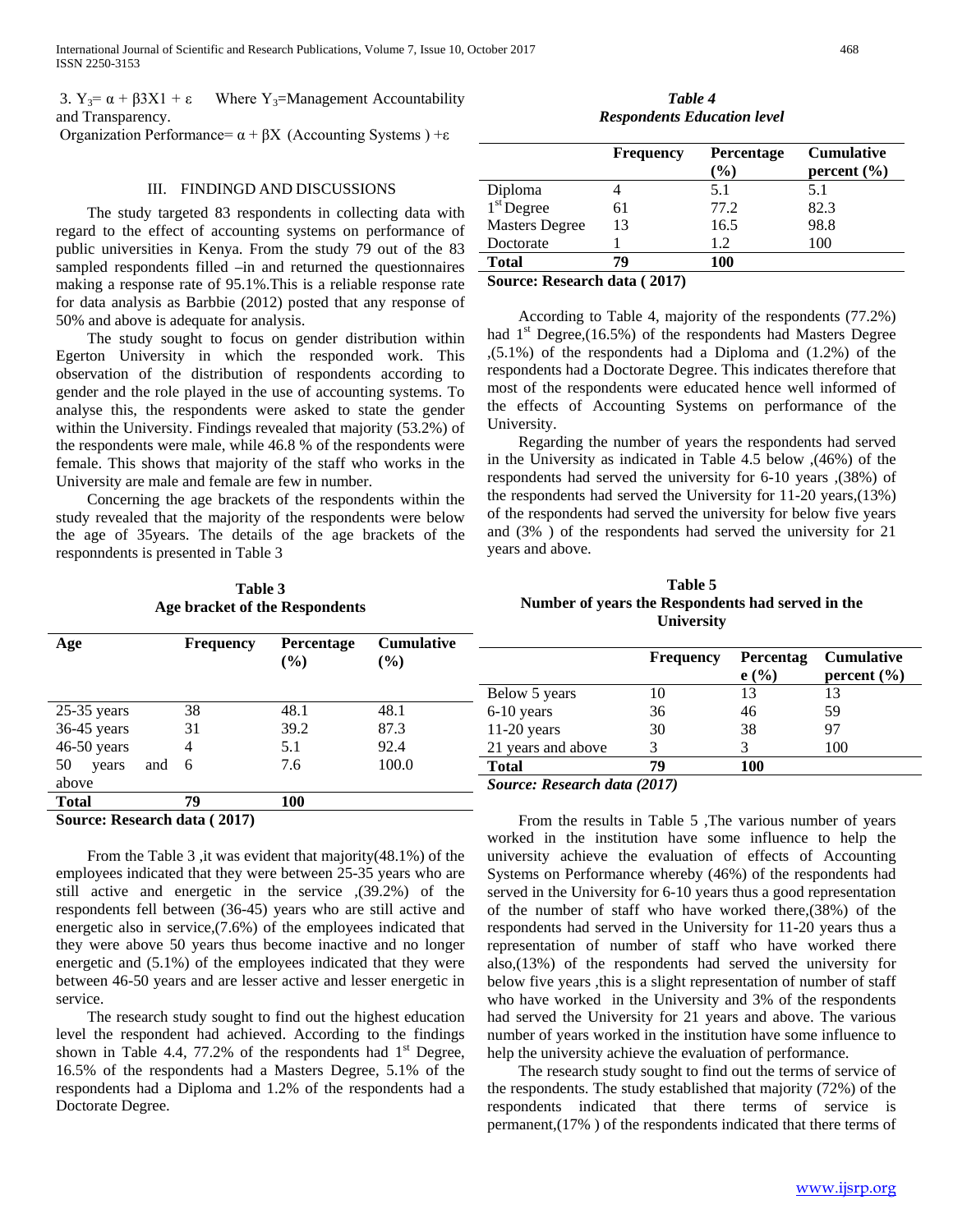service is casual/contract and (11% ) of the respondents indicated that there terms of service is Temporary.

 After the describing the characteristics of the sample, the study descriptive analysis of the accounting systems and organizational performance was considered. Respondents were requested to state to what extent they agreed with specific statements regarding the accuracy of accounting records .The statement was ranked in terms of their mean and standard deviation to portray the outcome of the result**.**

|                                                                 | Table 6 |  |
|-----------------------------------------------------------------|---------|--|
| <b>Descriptive statistics on accuracy of accounting reports</b> |         |  |

|                                                                                                                                           | Min | Max | Sum | Mean | Std. Dev |
|-------------------------------------------------------------------------------------------------------------------------------------------|-----|-----|-----|------|----------|
| Accounting reports meets the needs of organization and $_0$<br>timelines                                                                  |     | 5   | 262 | 3.32 | 1.419    |
| Communication and coordination of activities is among <sub>2</sub><br>departments                                                         |     | 5   | 293 | 3.71 | .663     |
| Each department has measures of their quality of service                                                                                  | 2   |     | 264 | 3.34 | .749     |
| Organization performance is measured regularly                                                                                            | 0   |     | 259 | 3.28 | 1.414    |
| Performance measures are shared regularly with staff                                                                                      | 0   |     | 362 | 4.58 | .496     |
| Financial report users understand the reports and interpret                                                                               | 2   |     | 308 | 3.90 | 1.033    |
| Financial reports are published regularly and shared among,<br>staff.                                                                     |     | 5   | 296 | 3.75 | .854     |
| Reports generated meet the financial<br>obligation<br>and <sub><math>\alpha</math></sub><br>integration of cost data related to operation |     | 4   | 240 | 3.04 | .775     |
| Reports used for data adjustment, amendment and decision <sub>2</sub><br>making.                                                          |     | 5   | 284 | 3.59 | .793     |
| Managers set personal and business objectives in report,<br>preparation.                                                                  |     | 5   | 279 | 3.53 | .889     |

#### **Source: Research data (2017)**

 The research sought to find out the agreement level of the respondents on the statements regarding the effect of accuracy of accounting reports on performance of the organization. According to the findings majority of the respondents strongly agreed that performance measures were shared regularly with staff in the University as shown by a mean of 4.53 with standard deviation of 0.713, the respondents also agreed that Financial report users understand the reports and interpret in the University as revealed with a mean value of 3.90 which is tending towards a maximum value of point 4 in the likert scale.

 As presented in Table 6, the respondents agreed that the University Financial reports are published regularly and shared among staff as reflected by a mean of 3.75 with standard deviation of 0.854. However, this is done to improve the performance of the organization .The study as revealed in Table 4.8 also shows that the respondents seemed to agree that in the University communication and coordination of activities is among departments as reflected with a mean 3.71.However ,the corresponding standard deviation also reflected a significant figure of 0.663.This shows that there is clear variation in the responses provided by the respondents about the accuracy of reports on improving performance of the organization.

 The result reflected in Table 6, indicates that the respondents agreed that the reports were used for data adjustment, amendment and decision making as shown by mean of 3.59 and standard deviation of 0.793.This ensures that proper decisions are taken on improving performance of the organization. The respondents undecided also shows in that all the departments has measures of quality of service , organization performance are measured regularly and accuracy of accounting reports meet the needs of organisation whereas indicated by means of 3.34, 3.28 and 3.32 respectively with their corresponding standard deviations of 0.749 , 1.414 and 1.419 respectively.

 Table 7 shows the measures of effects of customer/client satisfaction on performance of University in different statement obtained from the respondents .The statement was ranked in terms of their mean and standard deviation to portray the outcome of the result

**Table 7 Descriptive statistics on Customer Satisfaction.**

|                                                                                    | Min      | <b>Max</b>  | Mean      | <b>Std. Dev</b> |
|------------------------------------------------------------------------------------|----------|-------------|-----------|-----------------|
| Accounting system improves speed of financial entries and $_{79}$<br>transactions. |          |             |           | 4 2.92 $1.010$  |
| Accounting system helps improve timeliness of report $_{79}$ $_{2}$<br>generation. |          | $5^{\circ}$ | 3.71      | .803            |
| The use of accounting improves accounts record keeping and $_{79}$<br>retrieval.   | $\gamma$ | $\sim$      | 3.42 9.14 |                 |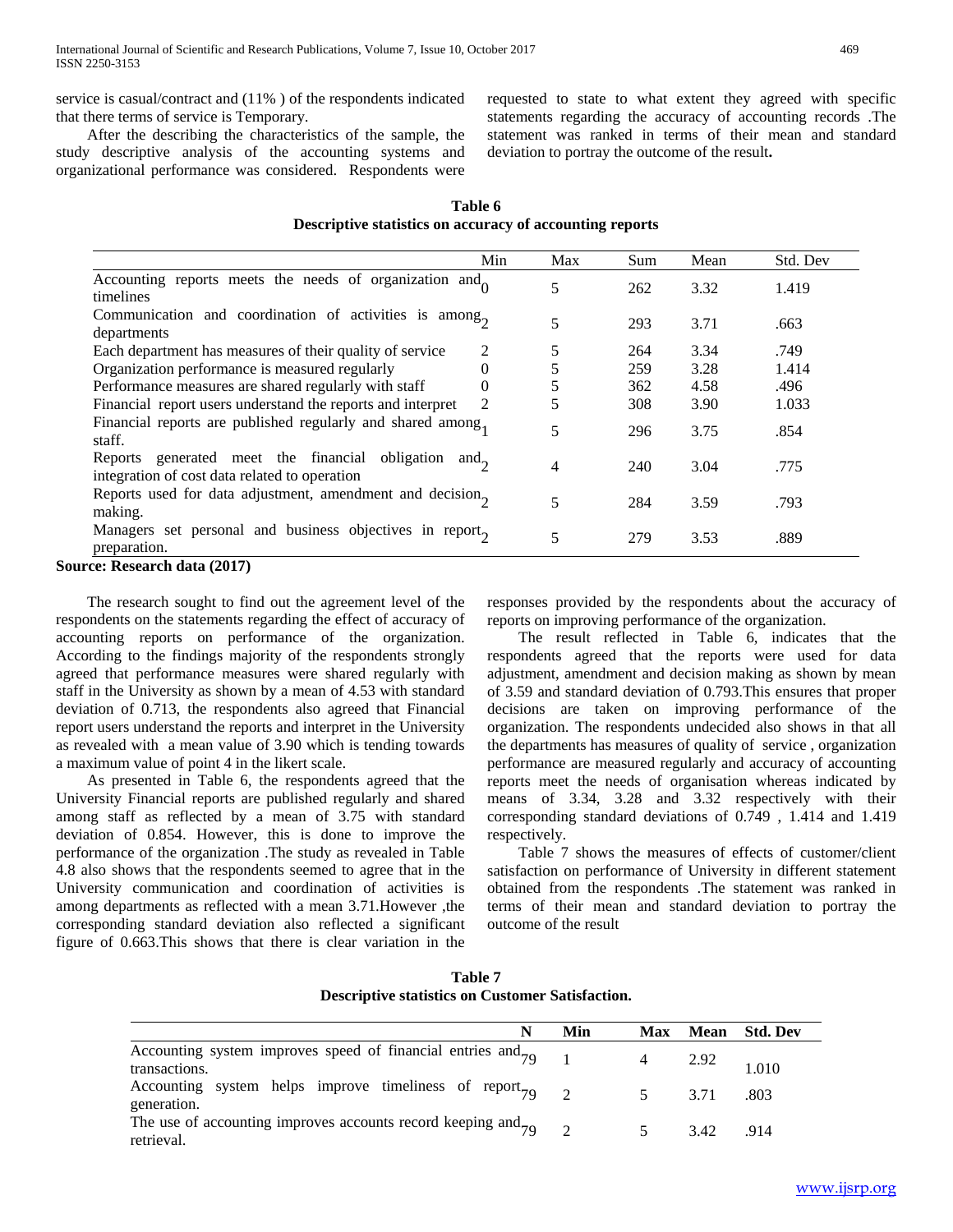| Posting accounting transaction to the ledger and double entry <sub>70</sub><br>helps quality of data compilation and operations |               | 3.47 | .845    |
|---------------------------------------------------------------------------------------------------------------------------------|---------------|------|---------|
| Accounting systems aid customer service, decision making <sub>70</sub><br>process and accountability.                           |               | 3.39 | 1 1 1 4 |
| Increase in the quality of statement analysis and management <sub>70</sub><br>by customers.                                     |               | 4.32 | .885    |
| Accounting systems are aligned to the organizational <sub>70</sub><br>objectives                                                |               | 4.33 | .674    |
| Product , service, quality has improved<br>79                                                                                   | 3             | 3.63 | .511    |
| gaining $_{70}$<br>Improvement in productivity, efficiency<br>and<br>competitive advantage                                      | $\mathcal{D}$ | 3.41 | .610    |

#### **Source Research data (2017)**

 From the results in the Table 7 it is clearly indicating that respondents were strongly agreeing that university customers are satisfied that there is increase in the quality of statement analysis and management by customers as per the rates shown by mean value of 4.32 which is tending towards maximum value of 4 in the Likert scale. However, the standard deviation of 0.885 suggests variation in responses by the various respondents. According to Table 4.9 ,it was found that respondents agreed that the customers are satisfied that the Accounting systems are aligned to the organizational objectives as shown by mean value of 4.33 .The revealed standard deviation of 0.674 seems to suggest variation in the responses generated for the test.

of report generation to customer and helps in improving performance as reflected by mean value of 3.71. However, a standard deviation of 0.803 suggests a variation in responses generated by various respondents. From the same Table, respondents agreed that product; service quality has improved as indicated by mean value of 3.63 and standard deviation of 0.511 generated by the respondents.

 Table 8 shows the measures of effects of management accountability and transparency on performance of University in different statement obtained from the respondents .The statement was ranked in terms of their mean and standard deviation to portray the outcome of the result**.**

 From the study in Table 7, it was found that respondents agreed that the accounting systems helps to improve timeliness

| N                                                                                                               | Min  | <b>Max</b> | Mean  | Std.<br>Dev |
|-----------------------------------------------------------------------------------------------------------------|------|------------|-------|-------------|
| Management adhere to policies and procedures in day to day79<br>operations                                      | 2.00 | 4.00       | 3.506 | .552        |
| Do the university management have open door policy<br>79                                                        | 2.00 | 4.00       | 3.430 | .592        |
| University management share progress report<br>79                                                               | 1.00 | 5.00       | 2.848 | 1.350       |
| University management is clear with resources and operations within $_{79}$<br>the university.                  | 2.00 | 4.00       | 3.164 | .940        |
| Control of information within the university is exercised and $_{79}$<br>universal access to information        | 2.00 | 4.00       | 3.279 | .750        |
| Organizational structure helps control ,integrate and co-ordinate $_{79}$<br>work activities                    | 1.00 | 5.00       | 3.670 | .873        |
| Information provided is important to both internal and external users. 79                                       | 1.00 | 5.00       | 3.747 | 1.315       |
| Transaction process and steps taken by management towards $_{70}$<br>achieving efficiency is satisfactory       | 1.00 | 5.00       | 4.051 | .846        |
| The level of training offered to staff is sufficient to spearhead the $_{79}$<br>use of accounting systems.     | 1.00 | 5.00       | 2.823 | 1.196       |
| Staff contribution to use and improve accounting systems $in_{79}$<br>organization is influenced by motivation. | 2.00 | 4.00       | 3.367 | .559        |
| Audit trail and audit database are undertaken regularly<br>79                                                   | .00  | 5.00       | 2.443 | 1.185       |

 Results of Table 8, shows a mean value of 4.05 which is tending to a maximum value of 5.This suggests that respondents agree with the statement that transaction process and steps taken by management towards achieving efficiency on accounting systems is satisfactory on improving performance .However a

standard deviation of 0.845 reveals a variation in the responses generated by the respondents. It can deduced that the respondents agree that information provided is important to both internal and external users as provided by management .This is revealed by a mean value of 3.746 with a standard deviation of 1.315 which shows the variation in the responses by the respondents.

**Table 8**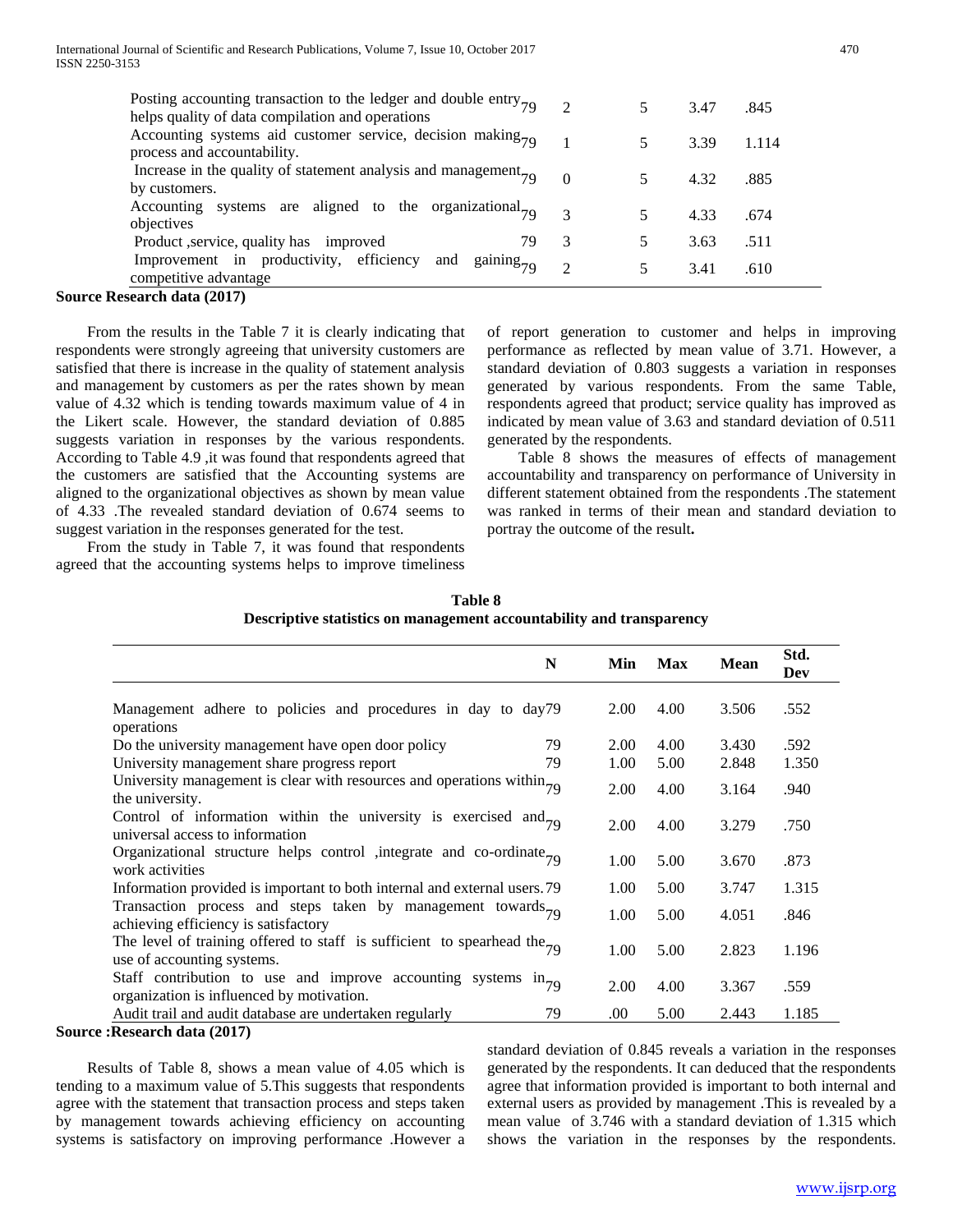According to the same table 4.10, respondents seem to agree that the university management organization structure helps to control, integrate and coordinate work activities and improve performance. This is shown by mean value of 3.67 with a standard deviation of 0.872 suggests variation in responses given by the respondents.

 Besides the descriptive statistics, a simple linear regression models was applied to determine the relative importance of each of the three dependent variables (accuracy of accounting reports, customer satisfaction, management accountability and transparency) with respect to the effects of accounting systems on the performance of public Universities in Kenya

| Table 8                                       |
|-----------------------------------------------|
| Accounting systems and accuracy of accounting |

| ModelR |      | $R^2$                  |              |                          | Adjusted $\mathbb{R}^2$ Std. Error of the Change Statistics |          |       |      |                |             |
|--------|------|------------------------|--------------|--------------------------|-------------------------------------------------------------|----------|-------|------|----------------|-------------|
|        |      |                        |              | Estimate                 | $\overline{R^2}$<br>Change                                  | F Change | df1   | df2  | Sig.<br>Change | $\mathbf F$ |
|        | .246 | .061                   | .049         | .58601                   | .061                                                        | 4.979    |       | 77   | .029           |             |
| Model  |      | Un                     |              | standardizedStandardized |                                                             |          | Sig.  |      |                |             |
|        |      |                        | Coefficients |                          | Coefficients                                                |          |       |      |                |             |
|        |      |                        | B            | Std. Error               | <b>B</b> eta                                                |          |       |      |                |             |
|        |      | (Constant)             | 2.438        | .344                     |                                                             |          | 7.094 | .000 |                |             |
| 1      |      | accuracy<br>reports Y1 | of<br>.213   | .095                     | .246                                                        |          | 2.231 | .029 |                |             |

*(a)Predictors: Constant (Accuracy of reports); (b) Dependent Variable :Accounting Systems* **Source : Research data ( 2017)**

The study thus established significant relationship between accuracy of reports and performance of universities in Kenya  $(p=0.00<0.05)$ 

|         |                                             | Accounting Systems and customer satisfaction |            |              |       |      |
|---------|---------------------------------------------|----------------------------------------------|------------|--------------|-------|------|
| Model 1 |                                             | Unstandardized<br>Coefficients               |            | Standardized | t.    | Sig. |
|         |                                             |                                              |            | Coefficients |       |      |
|         |                                             | В                                            | Std. Error | <b>Beta</b>  |       |      |
|         | (Constant)                                  | 2.511                                        | .332       |              | 7.564 | .000 |
|         | Customer satisfaction <sub>.186</sub><br>Y2 |                                              | .089       | .232         | 2.088 | .040 |

# *Table 9: Accounting Systems and customer satisfaction*

(a)Predictors: Constant (Customer satisfaction) (b) Dependent Variable :Accounting Systems **Source :Research data ( 2017)**

 The established regression equation was  $Y=2.511+.186X_1+ \epsilon$ . The regression equation above has established that holding the factor(Customer satisfaction) constant ,performance of the Universities in Kenya will be 2.511.The findings presented also shows that taking the independent variable at zero, a unit increase in accuracy of reports will lead to a .186 increase in the performance of universities in Kenya The study thus established significant relationship between customer satisfaction and performance of universities in Kenya (p=0.00˂0.05)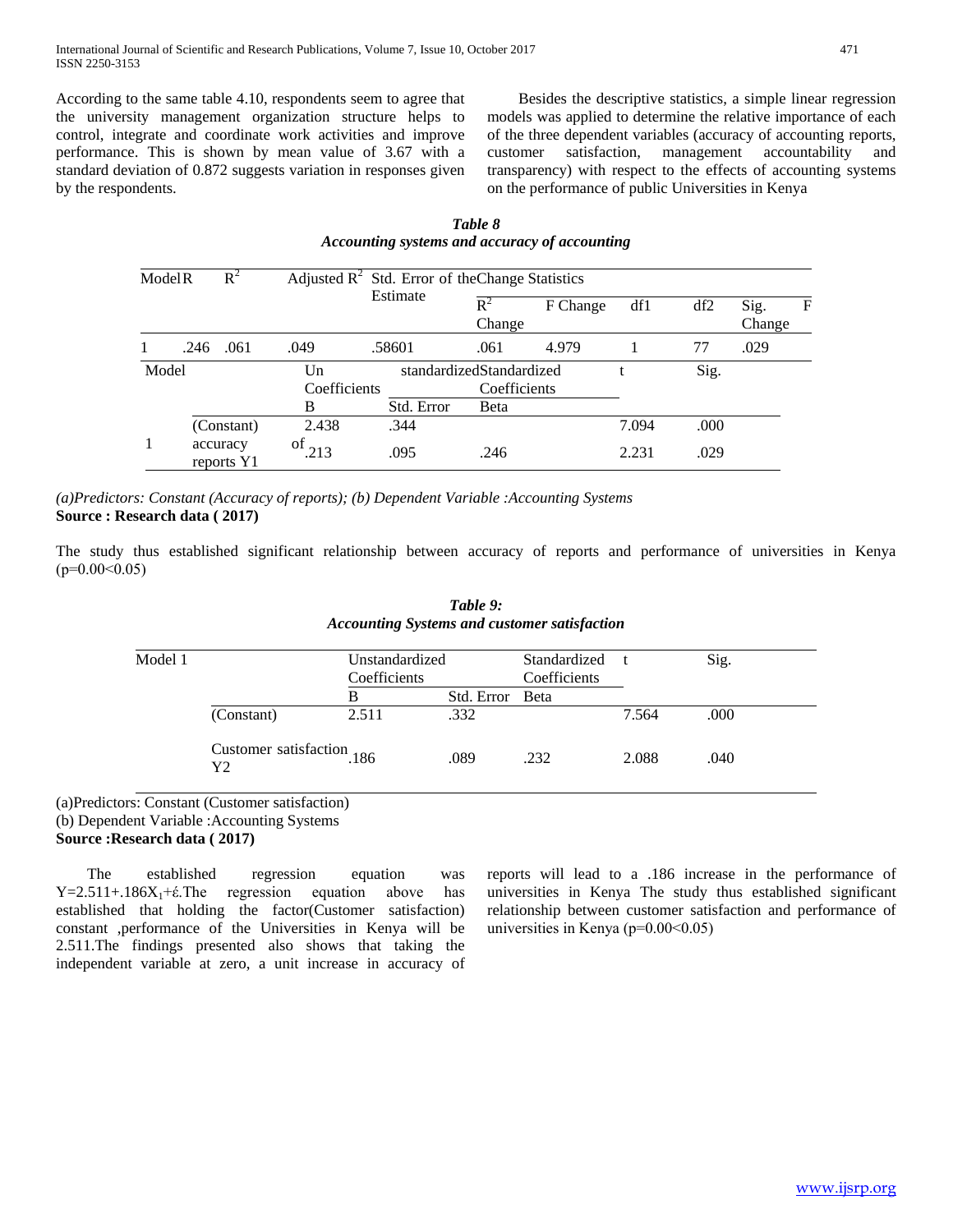| Model |                                 | Unstandardized<br>Coefficients |            | Standardized<br>Coefficients |        | Sig. |
|-------|---------------------------------|--------------------------------|------------|------------------------------|--------|------|
|       |                                 |                                | Std. Error | <b>Beta</b>                  |        |      |
|       | (Constant)                      | .575                           | .210       |                              | 2.735  | .008 |
|       | Management<br>accountability Y3 | .797                           | .063       | .821                         | 12.641 | .000 |

*Table 10: Accounting systems and management responsibility*

(a)Predictors: Constant (Management Accountability) (b) Dependent Variable : (Accounting Systems) **Source :Researcher 2017**

 The established regression equation was  $Y=2.438+0.213X_1+\epsilon$  . The regression equation above has established that holding the factor(Accounting systems) constant ,performance of the Universities in Kenya will be 2.438.The findings presented also shows that taking the independent variable at zero, a unit increase in accuracy of reports will lead to a 0.213 increase in the performance of universities in Kenya

 The study used the R square. The R square is called the coefficient of determination and tells us how the Accounting system vary with performance of University. The independent variable Accounting systems explain 67.5% of the variance in performance of public Universities in Kenya as measured by management accountability and transparency. This means that other factors contribute 32.5% of management accountability and transparency on the Performance of Public Universities in Kenya. The study thus established significant relationship between accuracy of reports and performance of universities in Kenya( $p=0.00<0.05$ )

 The established regression equation was  $Y=2.511+.186X_1+\epsilon$ . The regression equation above has established that holding the factor(Customer satisfaction) constant ,performance of the Universities in Kenya will be 2.511.The findings presented also shows that taking the independent variable at zero, a unit increase in accuracy of reports will lead to a .186 increase in the performance of universities in Kenya The study thus established significant relationship between customer satisfaction and performance of universities in Kenya( $p=0.00<0.05$ )

 The established Simple regression equation was :Y=- 2.784+0.495X1-0.397X2+1.499X3

Where Constant=-2.784.

 From the regression equation ,the study reflected that if Accuracy of accounting reports ,customer satisfaction and management accountability and transparency provided by university were all rated as zero, performance of university would stand at -2.784.

 X1=0.495, shows that one unit change in accuracy of reports results in 0,495 units increase in performance of university,  $X2 = 0.397$ , shows that one unit change in customer satisfaction results in 0.397 units decrease in performance of universities and X3=1.499, shows that one unit change in management accountability and transparency results in 1.499 units increase in performance of universities

The established regression equation was  $Y = .575 + .797X_1 + \epsilon$ . The regression equation above has established that holding the factor(Management accountability and transparency) constant

,performance of the Universities in Kenya will be .575.The findings presented also shows that taking the independent variable at zero, a unit increase in management accountability and transparency will lead to a .797 increase in the performance of universities in Kenya. The study thus established significant relationship between management accountability and transparency and performance of universities in Kenya  $(p=0.00<0.05)$ 

# IV. CONCLUSIONS AND RECOMMENDATIONS

 The study found that majority of the respondents indicated that the accuracy of reports affected the performance of university to a little extent .Performance measures were shared regularly with staff in the University affected the performance as the staff were aware of their expectation as shown by mean of 4.53.Financial report users understands the reports and interpret which also affected the performance of university to a very great extent as shown by mean of 3.90.The respondents strongly agreed that the financial reports are published regularly and shared among staff as shown by mean of 3.75

 From the study the respondents indicated that customer satisfaction affected performance of the university to a great extent. Customer satisfaction ensures that the organization is sustainable and gain competitive edge. The university was involved in aid of customer service, decision-making process and accountability as shown by mean of 3.39.The respondents strongly agreed that the increase in the quality of statement analysis and management by customers affected the performance of the university as it is necessary for the customers to understand the content of the statement as shown by mean of 4.32

 Finally the study found that Management accountability and transparency affected the performance of the university to a very great extent. The respondents strongly agreed that University transaction process and steps taken by management towards achieving efficiency is satisfactory as shown by mean value of 4.05. In this case, the transaction process could be considered effective from organization performance perspective. The study concluded that accuracy of reports affected performance of university. The performance measures are shared regularly among the departments in the university which is used for comparisons. From the findings the University Financial reports are published regularly and shared among staff affected performance this is done to improve performance in the University, it was also concluded that communication and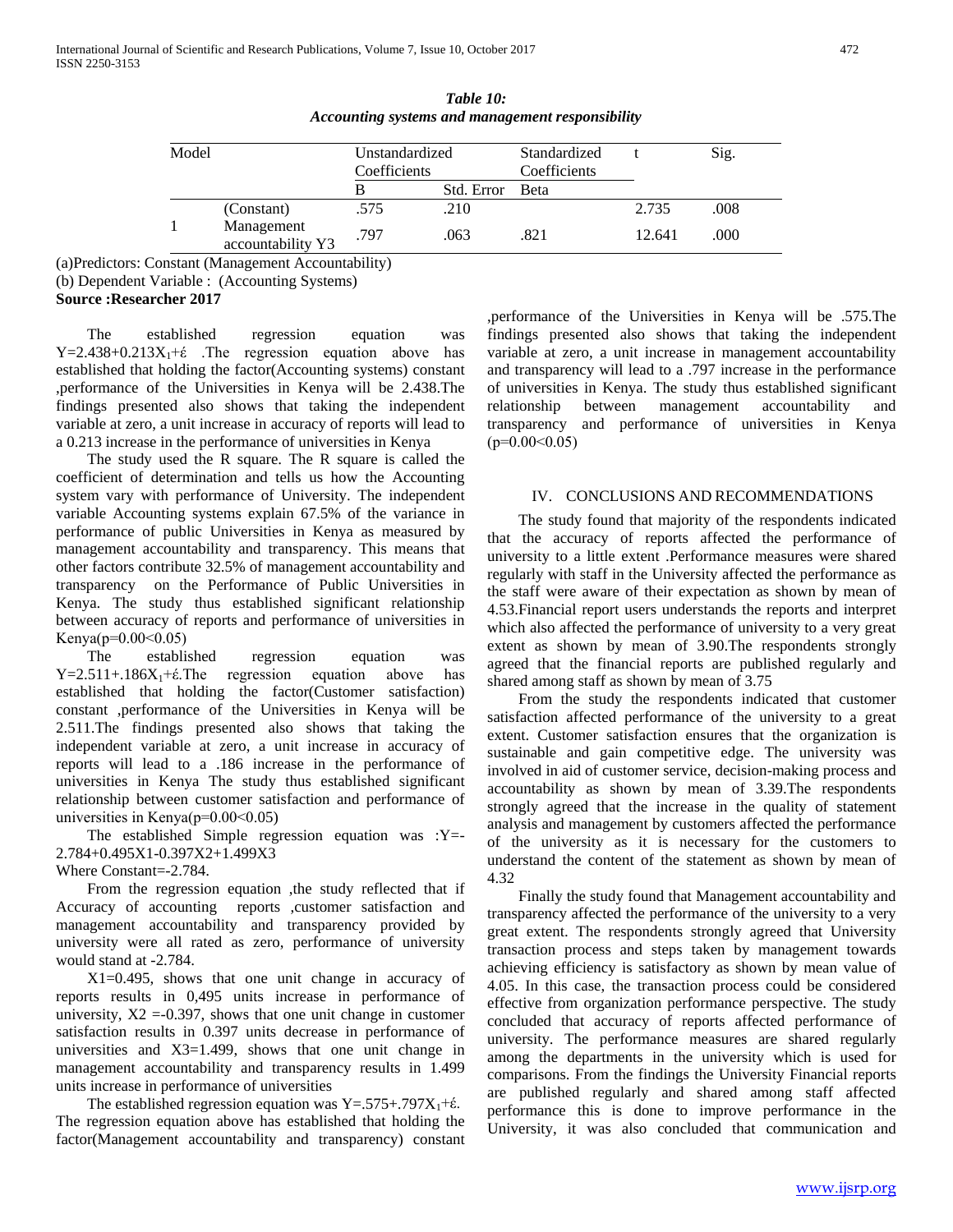coordination of activities was among the departments also affected the performance as it helps sharing of information and attaining the same goals.

 The regression analysis model also concludes that customer satisfaction affected performance of the University which the university needs to address since customers are important in any organization. Also it was concluded that increase in the quality of statement analysis and management by customers affected the performance since the customers can give feedback based on statement analysis and improve on performance. Finally, the study concludes that transaction process and steps taken by management towards achieving efficiency on accounting systems is satisfactory as this helps in improving performance, it was concluded that the university management adheres to policies and procedures in day to day operations which promotes transparency and accountability thus performance.

 Based on the findings of the study, the study therefore recommended that accuracy of reports be considered since it affects performance of universities, financial reports to be published regularly and shared among the staff and also communication and coordination of activities should be among departments in order to achieve the goals.The study recommended that the university quality of statements, analysis and management by customers be looked into since it affects performance since customers give feedback and suggestion on decisions to be made, also it was recommended that improve on timeliness of report generation be done which affected the performance .

 Finally the study recommended that transaction process and steps taken by management towards achieving efficiency on accounting systems be done and all necessary support to that be allocated since it enhances performance of the whole university, also it was recommended that university management to control, integrate and coordinate work activities in the university this is very important since all the activities of the university are interlinked and thus improve in the performance. This study has reviewed the effect of accounting systems on performance of public universities in Kenya. To this end therefore, a further study should be carried out to establish how universities have been able to come up with various strategies, policies, and systems to comply with competitive business environment.

#### **REFERENCES**

- [1] Amidu,M,Effah J&Abbor J(2011).E-Accounting practices among small and medium enterprises in Ghana.*Journal of Management policy and Practice,*12(4) 146-155
- [2] Brecht,H.D,and Martin ,M.P (1996) . Accounting Information Systems; The Challenge of extending their scope to business and information Strategy .Accounting Horizons,10,16-22.
- [3] Brian Becker and Barny Gerhart, The Impact of Human Resource Management on organizational performance : progress and prospects .The Academy of management Journal Vol 39 No.4(August,1996) pp.779-801 http//www.jstor.org/stable/256712
- [4] Chan, Y.E; Huff, S.L, Barclay, D.W and Copeland, D.G (1997). Business strategic orientation information systems and strategic alignment *Information systems research,*8(2),125-150
- [5] Cohen,L;Manion,L; and Morrison K.(2000).Research Methods in Education(5<sup>th</sup> Edition). London :Routledge Flamer.
- [6] Cole, G.A. (2004).Management Theory and Practice; 6<sup>th</sup> Edition.TJ International, Padstow Cornwall, UK.
- [7] Creswell,JohnW(2003),Research Design:Qualitative ,Quantitative and Mixed Methods Approaches:Thousands Oaks:Sage Publications.
- [8] Ernst and Young ,(2001). Advancing with E-Commerce's commissioned by the national office for the information economy. *European Journal of Business and Social Sciences,* Vol. 3, No.3 , pp 88-103, June 2014.
- [9] Gelinas, U ; Sutton S, and Hunton J;(2005), Acquiring ,developing and implementing Accounting Information systems ,  $6^{TH}$  ed: Thomson South Western Education College Cincinnati
- [10] Graham, H.T, and Bennett, R.(1998).Human Resource Management.
- [11] Hunton, J.E. (2002). Blending Information and Communication Technology with accounting research, Accountinig Horizons, 16(1),55-67.
- [12] Indira, A. (2008). Computerized Accounting System. Retrieved on May 6<sup>th</sup> 2011.http://www.indian mba.com/faculty column/fc584/fc584.html.
- [13] Ismail, N.A; and King, M. (2005). Firm Performance and AIS alignment in Malaysian SMEs. *International Journal of Accounting Information Systems,* Vol.6, n. 4,P. 24-259 http:/dx.doi.org/10.1016/j.accinf.2005.09.001.
- [14] Kothari (2004), Research Methodology (Methods and Techniques) 2<sup>nd</sup> Revised Edition, New Age International Publishers.
- [15] Long, D ;&Mac Cregor, A;(1996). Integrating information technology chartered *Accounting journal of New Zealand,* 75(3), 66-67
- [16] Mc Bride (2000). Guide to Computerized your Accounting System. Retrieved on March  $20^{th}$  .http://www.erc.msh.org/main page.cfm. $\sqrt{ }$
- [17] Meigs, F.R and Mary .A (1998). *Financial Reporting* 9<sup>th</sup> Edition .United State of America: Morsi, Nabil, modern information technologies, Alexandria, the new University House Publishers, (2005).
- [18] Michael E.Porter,(1985) "Technology and Competitive Advantage" *Journal of Business strategy*,Vol.5 Issue:3,pp 60-78,https://doi.org/10.1108/eb03907
- [19] Nzomo S. (2013);" Impact of Accounting Information System on organizational effectiveness of automobile companies in Kenya " Unpublished MBA Report of the University of Nairobi.
- [20] OECD,(2004). The Economic impact of ICT-Measurement, evidence and implications.
- [21] Otieno, P.J and Oima, D. (2013);" Effects of Computerized Accounting System on Audit Risk Management in Public Enterprises, A case of Kisumu County. "*International Journal of Education and Research .* Vol (5)
- [22] Phelan ,C and Wren, J. (2005). Exploring reliability in academic assessment. Retrieved from :ww.uni.edu/chfasoa/reliability and validity.htm
- [23] Romney Marshall B, and Steinbart, Paul John ,(2000)." Accounting Information Systems" 8 Edition, Prentice-Hall,Inc,2000 p2.
- [24] Saleemi , N.A. (1981). Auditing Simplified Publication, London.Pitman.
- [25] Samuel, P. (1991) ,Strengthening Public Service Accountability; A Conceptual Frame work:World Bank Discussion Papers, the World Bank Washington DC.
- [26] Saunder , M, Lewis Thornbill(2007), Research Methods of Business Students. Fourth Edition ,Bamons Educational Series Inc
- [27] Schuler, R.S (1992)."Strategic Human Resource Management: Linking the people with strategic business need of the Business Organizational Dynamic, 18-31.
- [28] Strong; Portz K; &Busta B.(2006). A first look at the accounting information systems emphasis at one university an exploratory analysis .*The review of Business Information systems* 10(2)
- [29] Wilson. A; (2006), Marketing Research : An Integrated Approach, FT Prentice Hall  $(2<sup>nd</sup>$  edition)
- [30] Wood,F;Sangster(2008). Business Accounting Eleventh Edition .Financial Times Management.

#### **AUTHORS**

**First Author** – Joyce Cherotich Malait, School of Business and Economics, University of Kabianga

**Second Author** – Dr. Isaac K. Naibei, School of Business and Economics, University of Kabianga Email:

naibei2008@yahoo.com cell:+254732-954-000

**Third Author** – Dr. Joseph Kirui, School of Business and Economics, University of Kabianga, mnyoroki@yahoo.com